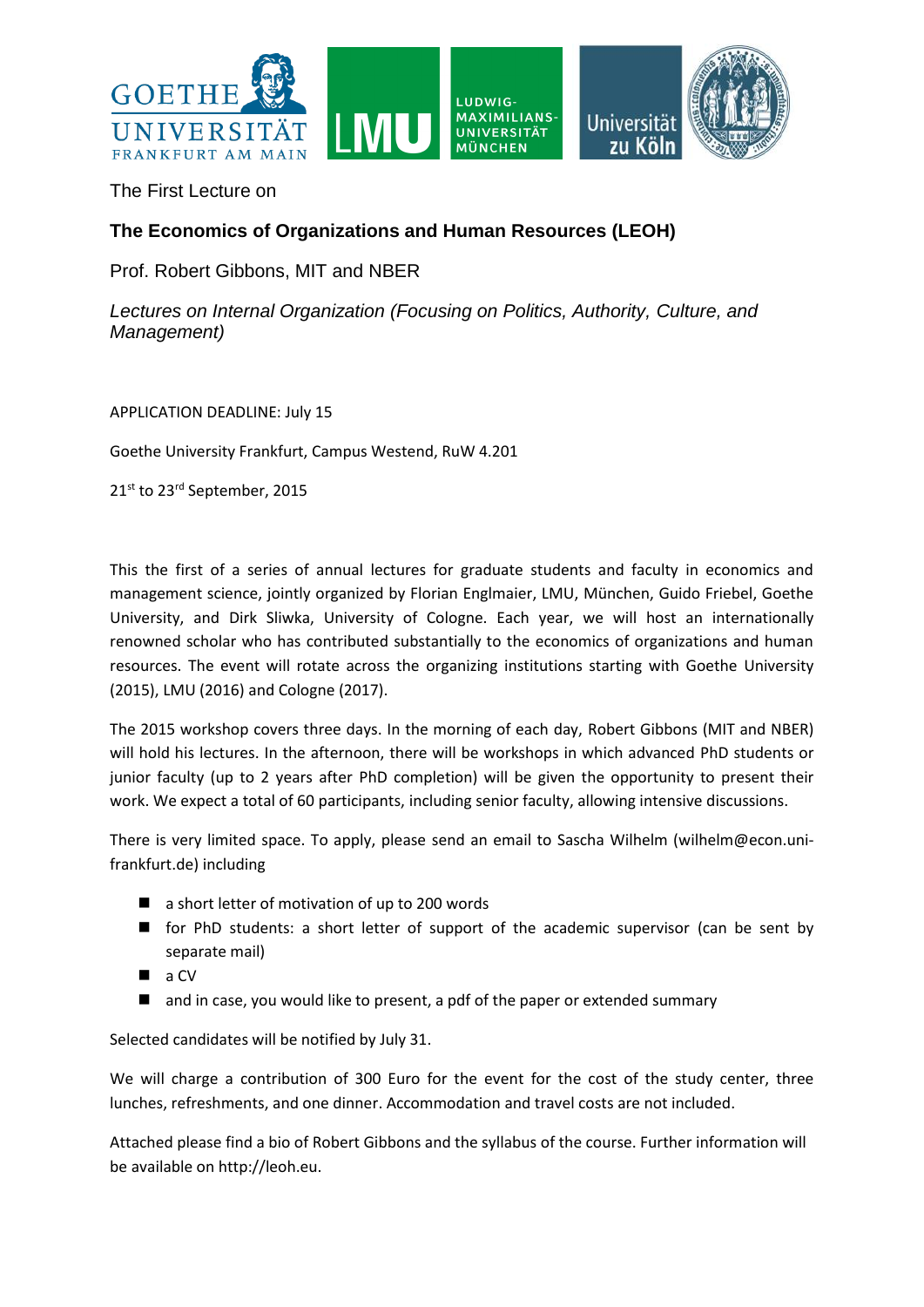

#### **Biography: Robert Gibbons**

*Sloan Distinguished Professor of Management, MIT Sloan School of Management and Professor of Organizational Economics, MIT Department of Economics*

May, 2015



Robert Gibbons's research and teaching concern the design and performance of organized activities, especially "relational contracts" (informal agreements so rooted in the parties' circumstances that they cannot be adjudicated by courts). Naturally, organized activities may occur within firms, but they may also occur between firms (e.g., supply relationships, alliances, joint ventures, and more) or beyond firms (such as in hospitals, schools, government agencies, communities, and more). He is a faculty member in MIT's Sloan School and MIT's Department of Economics, where he teaches management and PhD courses (respectively) and has received teaching awards from each. Since 2002, he has been co-principal investigator of MIT Sloan's Program on Innovation in Markets and Organizations (PIMO).

Outside of MIT, Gibbons has given short doctoral courses in organizational economics at Bergen, Zurich, EUI, Pompeu Fabra, Nanterre, Tinbergen Institute, Shanghai Jiao Tong, Sorbonne, Hitotsubashi, UNSW, and Chicago. He is a fellow of the American Academy of Arts and Sciences, the Econometric Society, and the Society of Labor Economists, founding director of the NBER working group in organizational economics, and a former board member at the Center for Advanced Study in the Behavioral Sciences and the Citicorp Behavioral Science Research Council.

In addition to writing papers, Gibbons has written one book, co-edited another, and is writing a third. His text *Game Theory for Applied Economists* (Princeton University Press, 1992) has been translated into Chinese, Greek, Hungarian, Italian, Japanese, and Spanish, he co-edited *The Handbook of Organizational Economics* with J. Roberts (Princeton University Press, 2013), and his forthcoming *Introduction to Organizational Economics* (Princeton University Press, 2017) is intended to make the field accessible to a broad set of theoretical and empirical economists and other researchers.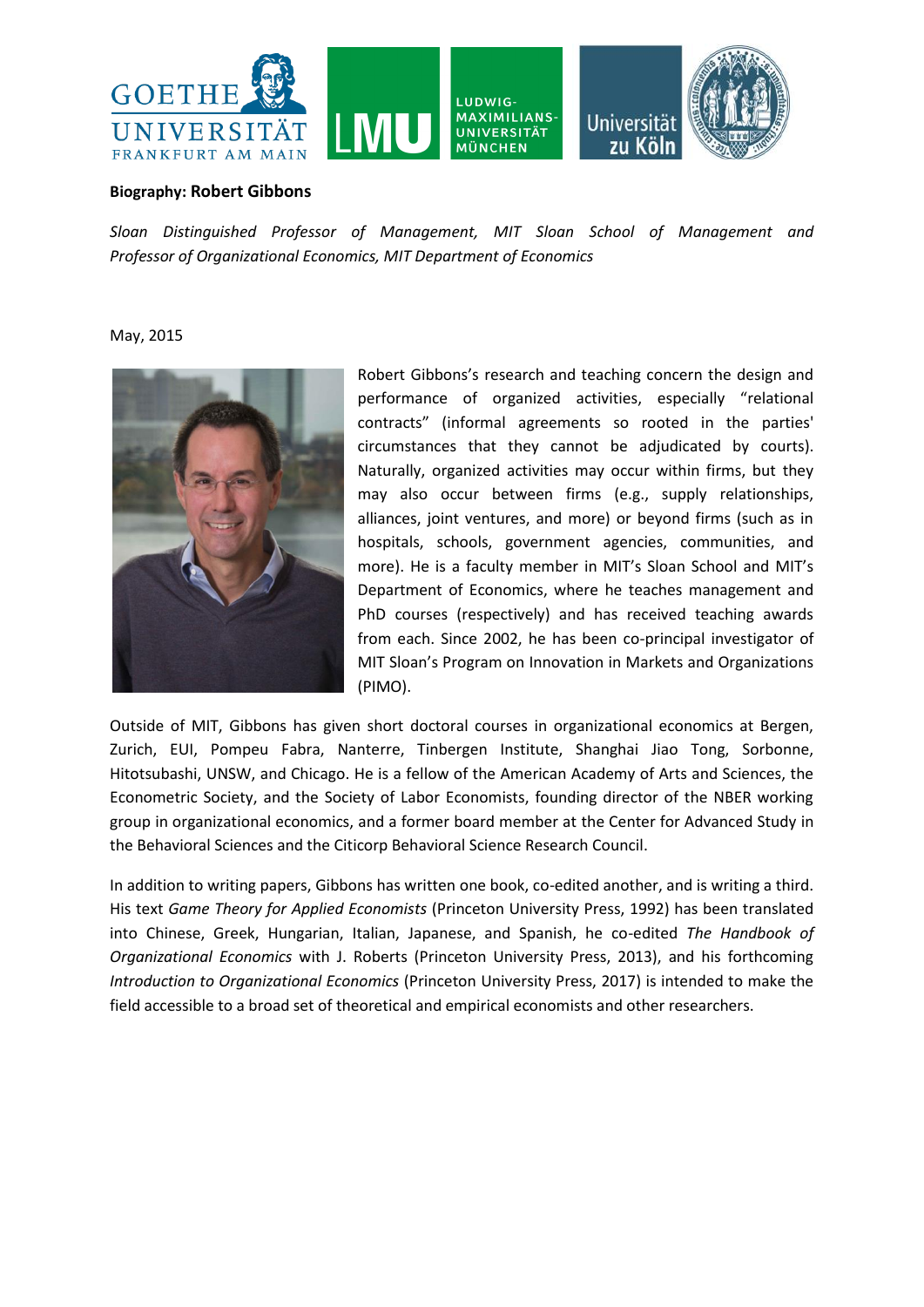# **Five Lectures on Internal Organization (Focusing on Politics, Authority, Culture, and Management)**

R. Gibbons, MIT and NBER September 21-23, 2015

## Lecture 1: Organizational Economics—Past, Present, and Future?

Gibbons, R., and J. Roberts (2015). "Organizational Economics." Forthcoming in R. Scott and S. Kosslyn (eds.), *Emerging Trends in the Social and Behavioral Sciences*, Wiley. http://web.mit.edu/rgibbons/www/index.html

Gibbons, R. (2010). "Transaction-Cost Economics: Past, Present, and Future?" *Scandinavian Journal of Economics* 112: 263-88. (esp. Sections I and II)

Gibbons, R. (2013). "Cyert and March (1963) at Fifty: A Perspective from Organizational Economics." http://web.mit.edu/rgibbons/www/index.html (esp. pp. 1-4)

# Lecture 2: Politics and Influence

*Survey:*

Gibbons, R., N. Matouschek, and J. Roberts (2013). "Decisions in Organizations." Chapter 10 in *Hndbk. Org. Econ.* (Sections 1 through 4)

#### *Papers:*

March, J. (1962). "The Business Firm as a Political Coalition." *Journal of Politics* 24: 662-78.

Milgrom, P. and J. Roberts (1988). "An Economic Approach to Influence Activities in Organizations." *American Journal of Sociology* 94: S154-S179.

Kamenica, Emir and Matthew Gentzkow. 2011. "Bayesian Persuasion." *American Economic Review* 101: 2590-615.

Caillaud, Bernard and Jean Tirole. 2007. "Consensus Building: How to Persuade a Group." *American Economic Review* 97: 1877-1900.

Rajan, Raghuram and Luigi Zingales. 2000. "The Tyranny of Inequality." *Journal of Public Economics* 76: 521-58.

Landier, Augustin, David Sraer, and David Thesmar. 2009. "Optimal Dissent in Organizations." *Review of Economic Studies* 76: 761–94.

Powell, Michael. 2015. "An Influence-Cost Model of Organizational Practices and Firm Boundaries." Forthcoming in *Journal of Law, Economics, and Organization.*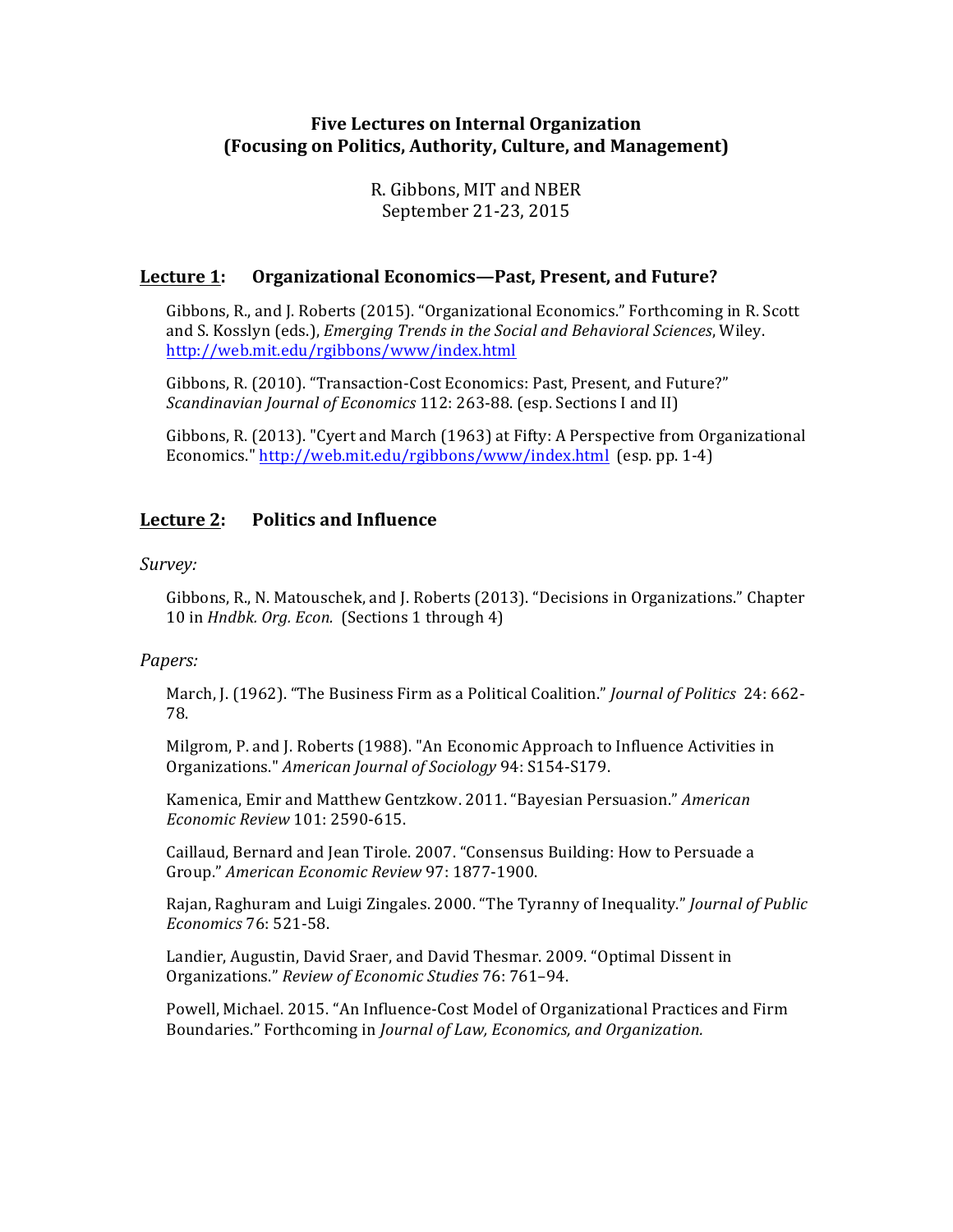# Lecture 3: Formal & Informal Authority

*Surveys:*

Bolton, P. and M. Dewatripont (2013). "Authority in Organizations." Chapter 9 in *Hndbk. Org. Econ.*

Gibbons, R., N. Matouschek, and J. Roberts (2013). "Decisions in Organizations." Chapter 10 in *Hndbk. Org. Econ.* (Section 5)

## *Formal Authority*

Aghion, P. and J. Tirole. 1997. "Formal and Real Authority in Organizations." *Journal of Political Economy* 105:1-29.

Rantakari, Heikki. 2012. "Employee Initiative and Managerial Control." *American Economic Journal: Microeconomics* 4: 171-211.

Van den Steen, Eric. 2010. "Interpersonal Authority in a Theory of the Firm." *American Economic Review* 100: 466-90.

Fehr, Ernst, Holger Herz, and Tom Wilkening. 2013. "The Lure of Authority: Motivation and Incentive Effects of Power." American Economic Review 103: 1325-59.

#### *Informal Authority*

Baker, G., R. Gibbons, and K. J. Murphy. 1999. "Informal Authority in Organizations." *Journal of Law, Economics, and Organization* 15: 56-73.

Eisenhardt, Kathleen and L.J. Bourgeois. 1988. "Politics of Strategic Decision Making in High-Velocity Environments: Toward a Midrange Theory." *Academy of Management Journal* 31: 737-70.

Campbell, Dennis, Marc Epstein, and Asis Martinez-Jerez. 2011. "The Learning Effects of Monitoring." The Accounting Review 86: 1909-34.

Foss, N. (2003). "Selective Intervention and Internal Hybrids: Interpreting and Learning from the Rise and Decline of the Oticon Spaghetti Organization." *Organization Science* 14: 331-49.

Li, Jin, Niko Matouschek, and Michael Powell. 2015. "Power Dynamics in Organizations." Working paper, Northwestern University.

# **Lecture 4:** Culture and Language

*Surveys*

Hermalin, Benjamin. 2013. "Leadership and Corporate Culture." Chapter 11 in *Hndbk.* Org. Econ. (Section 3)

Camerer, Colin and Roberto Weber. 2013. "Experimental Organizational Economics." Chapter 6 in *Hndbk. Org. Econ.* (Section 5)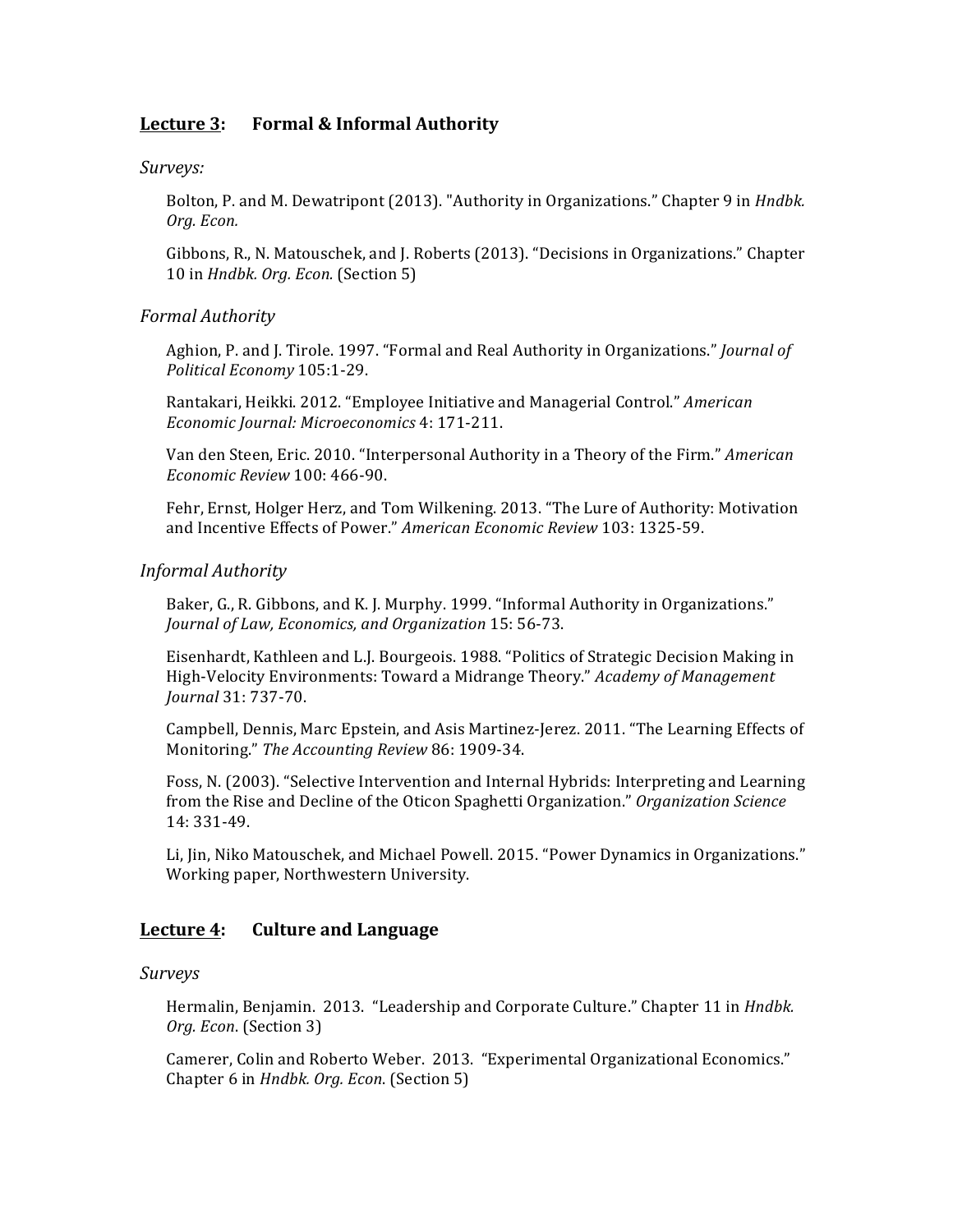## *Culture*

Kreps, David. 1990. "Corporate Culture and Economic Theory." In J. Alt and K. Shepsle, eds. Perspectives on Positive Political *Economy*. Cambridge University Press..

Ichino, Andrea and Giovanni Maggi. 2000. "Work Environment and Individual Background: Explaining Regional Shirking Differentials in a Large Italian Firm." *Quarterly Journal of Economics* 115: 1057-90.

Weber, Roberto. 2006. "Managing Growth to Achieve Efficient Coordination in Large Groups." *American Economic Review* 96: 114-26.

Van den Steen, Eric. 2010. "On the Origin of Shared Beliefs (and Corporate Culture)." *RAND Journal of Economics* 41: 617-48.

Guiso, Luigi, Paola Sapienza, and Luigi Zingales. 2015. "The Value of Corporate Culture." Forthcoming in *Journal of Financial Economics.* 

Martinez, Elizabeth, Nancy Beaulieu, Robert Gibbons, Peter Pronovost, and Thomas Wang. 2015. "Organizational Culture and Performance." Forthcoming in American *Economic Review Papers & Proceedings.*

Gibbons, Robert and Robert Kaplan. 2015. "Formal Measures in Informal Management: Can a Balanced Scorecard Change a Culture?" Forthcoming in *American Economic Review Papers & Proceedings.*

#### *Language*

Cremer, Jacques, Luis Garicano, Andrea Prat. 2007. "Language and the Theory of the Firm." *Quarterly Journal of Economics* 122: 373-407.

Weber, Roberto and Colin Camerer. 2003. "Cultural Conflict and Merger Failure: An Experimental Approach." Management Science 49: 400-15.

Selten, Reinhard and Massimo Warglien. 2007. "The emergence of simple languages in an experimental coordination game." *Proceedings of the National Academy of Sciences* 104: 7361-66.

# Lecture 5: Management and Leadership

*Surveys*

Ichniowski, Casey and Kathryn Shaw. 2013. "Insider Econometrics: Empirical Studies of How Management Matters." Chapter 7 in *Hndbk. Org. Econ.* 

Bloom, Nicholas, Renata Lemos, Raffaella Sadun, Daniela Scur, and John Van Reenen. 2014. "The New Empirical Economics of Management." Journal of the European *Economic Association* 12: 835-76.

Gibbons, Robert and Rebecca Henderson. 2013. "What Do Managers Do? Exploring Persistent Performance Differences among Seemingly Similar Enterprises." Chapter 17 in *Hndbk. Org. Econ*.